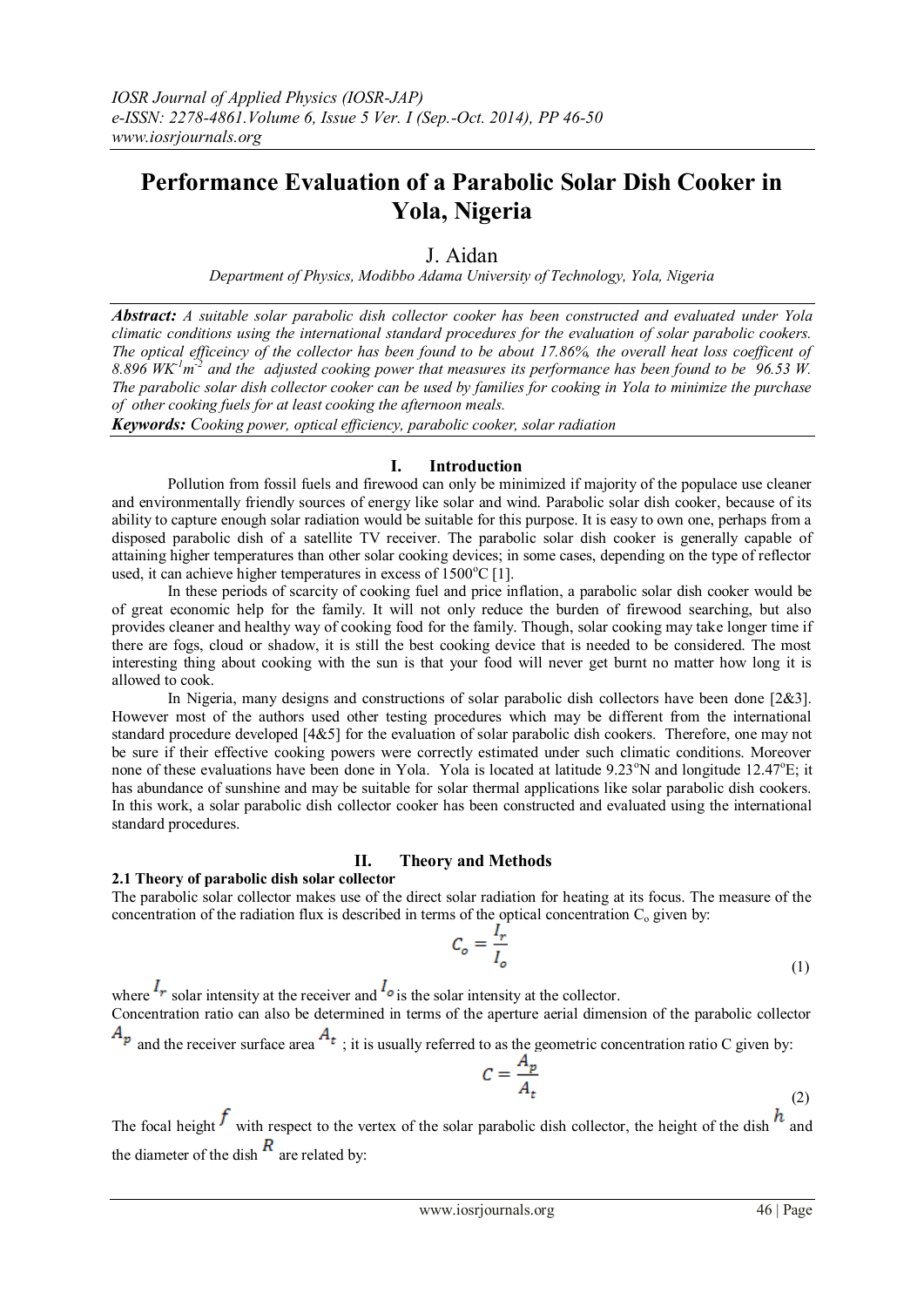$$
h = \frac{R^2}{16f}
$$
 (3)

### **2.2 The constructed parabolic solar dish cooker**

The solar parabolic dish collector is made from a 0.7 mm thick Aluminum sheet to reduce heat loss. Iron bars were used to create supports for the dish and the pot. A manual sun tracking mechanism made of iron bars was also incorporated to constantly adjust the cooker to the sun's direction. Thin linings of Aluminum foil paper were used as the reflector on the outer surfaces of the dish. A matt black painted cylindrical pot of diameter 0.215 m and height 0.15 m was used as the receiver/absorber (cooking utensil) for the experimental evaluation of the solar parabolic dish collector. Fig. 1 gives the schematic diagram highlighting the parameter symbols and definitions alongside the constructed parabolic solar dish collector. Table 1 gives the parameters of the constructed parabolic solar cooker and the utensil.



**Figure 1**: Schematic and the constructed views of the solar parabolic dish collector cooker

| <b>Table 1:</b> Parabolic Dish Cooker and Receiver Parameters |      |    |         |            |       |  |  |
|---------------------------------------------------------------|------|----|---------|------------|-------|--|--|
|                                                               |      |    |         |            |       |  |  |
| (m)                                                           | (m)  | m) | $(m^2)$ | $\rm{m}^2$ |       |  |  |
|                                                               | 1.42 |    |         |            | 8.896 |  |  |

#### **2.3 Testing of the solar parabolic cooker**

With the parabolic solar cooker placed under the sun, a 0.40 kg mass of cooking pot containing 0.37 kg of water was placed at the focus of the dish which already has been oriented in the direction of the sun. The temperatures at intervals of 5 minutes were measured with a thermometer until the water started boiling. The readings for this part of the experiment were recorded and used for the heating test analysis. At the time the water had started boiling, the set-ups were immediately shaded for the cooling test. As the temperature of the water contained in the cooking pot falls, a record of the temperature were taken at an interval of 4 minutes until the temperature of the water approaches that of the ambient.

The cooling and heating tests as suggested [5] were used to determine the heat loss factor  $F^{U_L}$  and the optical efficiency factor,  $F \eta_o$ .

$$
F^{'}U_L = \frac{(MC)_{w}^{'}}{\tau_o A_t}
$$
\n<sup>(4)</sup>

where  $\tau_{\circ}$  is the time constant determined as the temperature difference  $(T_{w} - T_{a})$  falls to 1/e of its initial value and  $A_t$  is the surface area of the cooking utensil.  $(MC)_w$  is the combined heat capacities of water and the cooking utensil which is equivalent to:

$$
(MC)_w' = M_w c_w + M_p c_p \tag{5}
$$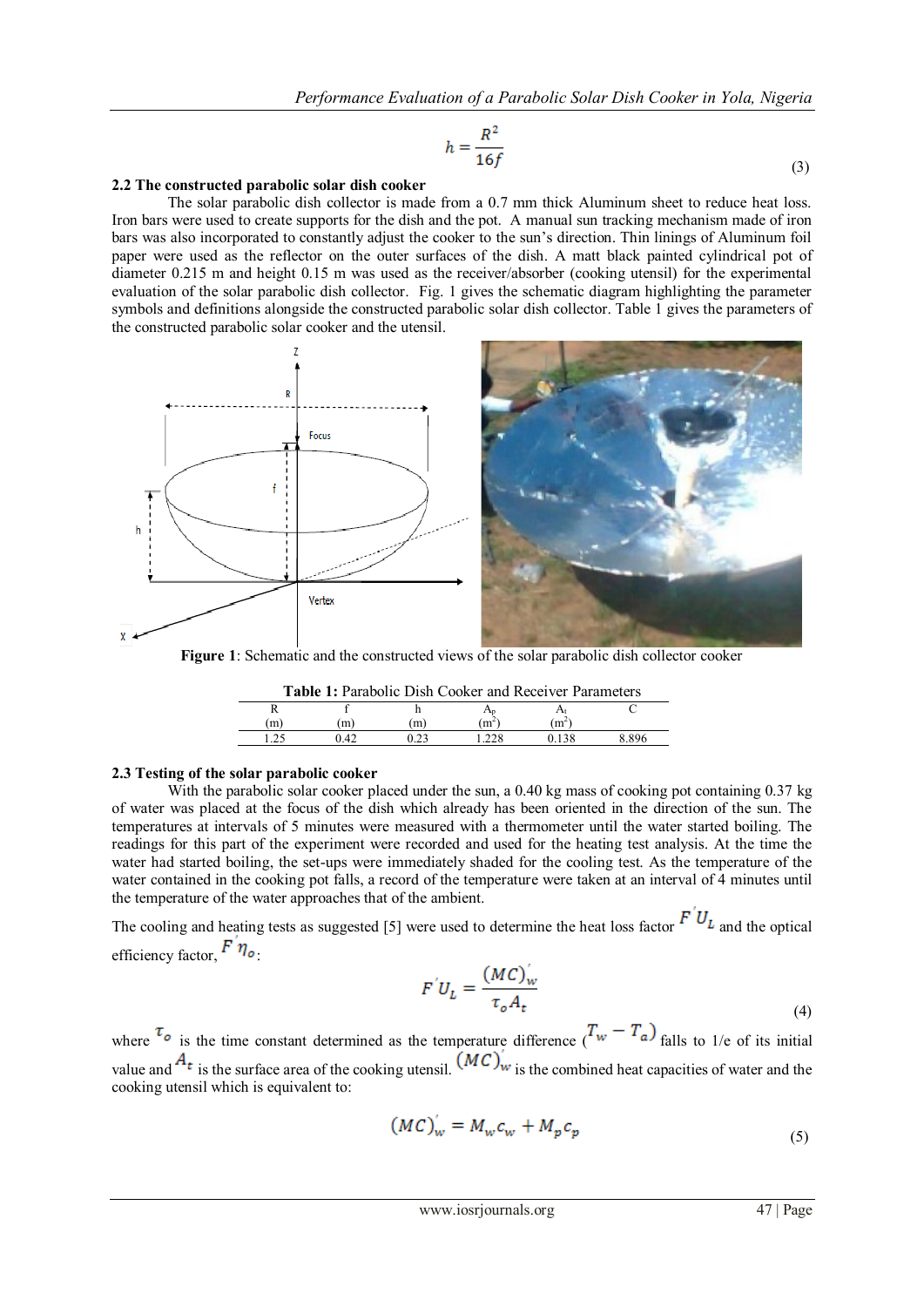where  $\frac{M_w}{m}$  is the mass of water,  $\frac{C_w}{m}$  is the specific heat capacity of water (=4190 Jkg<sup>-1</sup>K<sup>-1</sup>),  $\frac{M_w}{m}$  is the mass of pot and  $\binom{c_p}{r}$  is the specific heat capacity of the pot. Since the pot is made of Aluminum implies that  $\binom{c_p}{r}$  is the specific heat capacity of Aluminum.

The optical efficiency factor for the solar parabolic collector can be determined from:

$$
F\eta_o = \frac{F'U_L}{C} \frac{\left\{ \left( \frac{T_{wf} - T_a}{\bar{I}_b} \right) - \left( \frac{T_{wi} - \bar{T}_a}{\bar{I}_b} \right) e^{-\tau/\tau_o} \right\}}{1 - e^{-\tau/\tau_o}}
$$
(6)

where  $T_{wi}$  and  $T_{wf}$  are the initial and final water temperatures during the heating test respectively,  $\tau$  the time required for the water temperature to increase from  $T_{wi}$  to  $T_{wf}$ ,  $\overline{T}_{a}$  is the average ambient temperature, and  $\overline{I}_{b}$ is the direct solar radiation during time interval  $\tau$ .

Other test techniques as suggested [6] were also used to evaluate the parabolic solar dish collector. In these techniques, the cooking power, standardized cooking power and the overall heat loss coefficient were determined subject to the conditions that the wind speed not been greater than 2.5 m/s, air temperature in the range of 20 to  $35^{\circ}$ C and radiation range of 450 Wm<sup>-2</sup> to 1100 Wm<sup>-2</sup>. With the variations shown in Fig 2 (a & b) and an average beam insolation of 608 Wm<sup>-2</sup> the required conditions were duly satisfied.

The average values of environmental condition parameters are presented in Table 2 and their variations with the local time of the day of experiment were presented in Figure 2 (a & b)



| ---------<br>----- |                |           | -----<br>---------<br>$\sqrt{2}$ | - - - - |
|--------------------|----------------|-----------|----------------------------------|---------|
| Wind speed         |                |           | --                               |         |
| $(ms^{-1})$        | ◡              | Wm<br>-45 | ◡                                |         |
| $\sim$             | $\circ$<br>0٥. | 08        | 5U                               |         |
|                    |                |           |                                  |         |



**Figure 2**: Wind speed (a) and ambient temperature (b) variation with local time on the day of experiment The cooking power P of the parabolic solar cooker which is the rate of useful energy available during heating period is given as:

$$
P = M_{\rm w} c_{\rm w} \frac{(T_{\rm w} - T_{\rm w} a)}{\tau}
$$
 (7)

P at each interval is corrected to a standard irradiance of 700 Wm<sup>-2</sup> using:

$$
P_s = M_w c_w \frac{(I_{wb} - I_{wa}) \times 700}{\tau I_b}
$$
\n(8)

The overall heat loss coefficient  $U_L$  is determined from the plot of  $P_s$  against  $(T_w - T_a)$  such that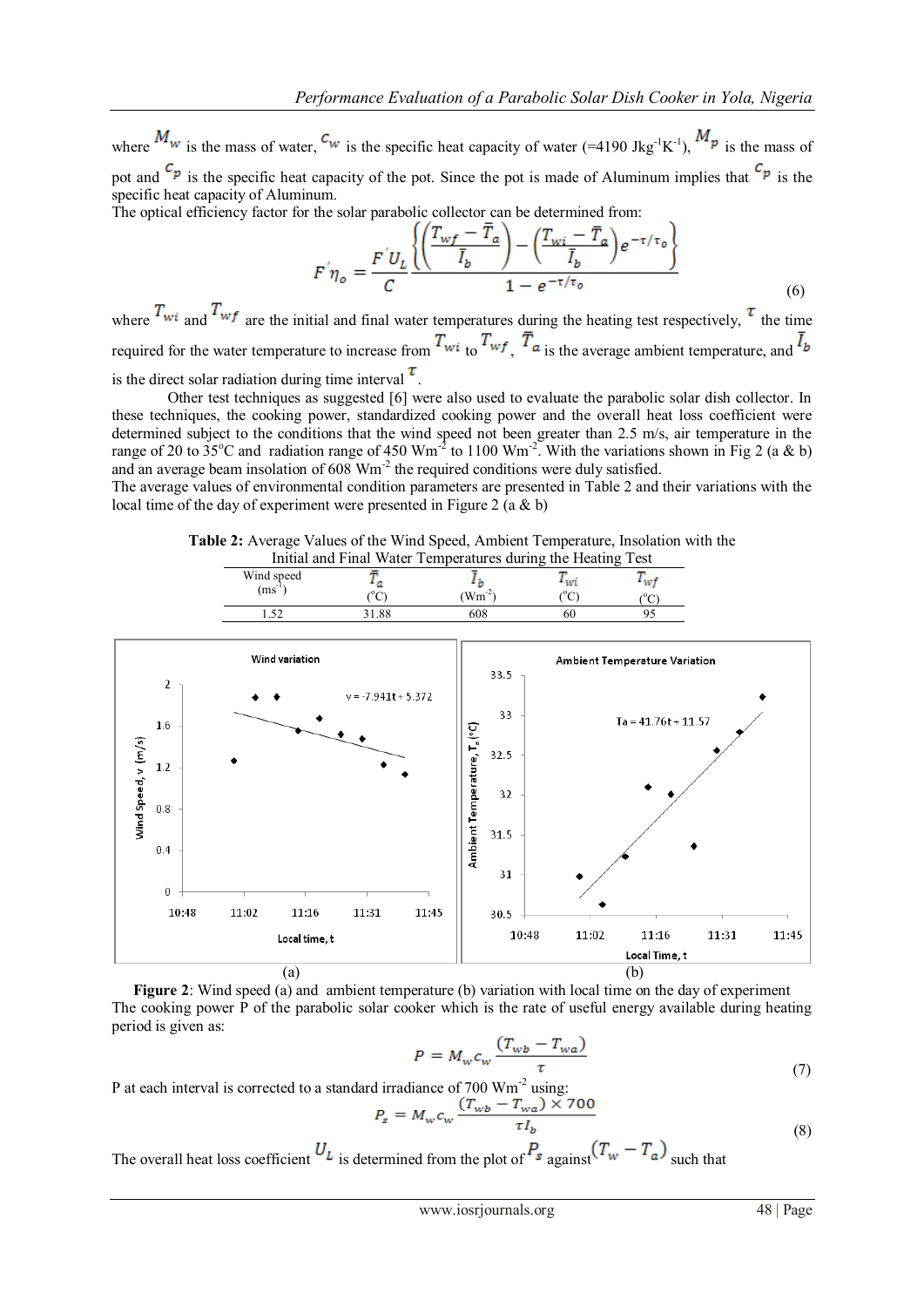$$
U_L = \frac{slope}{A_t} \tag{9}
$$

# **III. Results and Discussion**

Fig 3(a) presents the plots for the heating test of the variation of the water temperatures against the local time of the day. The graph shows how the temperature of the water increases with respect to the amount of solar insolation (Fig 3b) received by the absorber over the experimental period from the dish surface. The variation is seen not to be completely linear as water approaches it boiling point. The non-linearity of the temperature of the water can be attributed to the losses that came from interaction of the absorber with the environment.



**Figure 3**: Graphs of water temperature (a) and global insolation (b) against local time

For the heating test procedure, the heating time  $\tau$  for the water temperature to inrease from the initial temperature of  $60^{\circ}$ C to  $95^{\circ}$ C was determined and consequently using the values presented in Table 2, the optical efficiency factor  $\overline{F} \eta_{\sigma}$  of the collector was also evaluated from equation (7) with the heat loss factor  $\overline{F} U_L$ determined from equations (5 & 6). These values are presented in Table 3. Also presented are the determined values of  $\tau_0$  from Fig. 4a, the optical efficiency  $\eta_o$  and the adjusted cooking power P<sub>a</sub> of the solar parabolic dish cooker determined from Fig. 4b.



**Figure 4:** cooling curve (a) and a plot of standardised cooking power against difference in temperature (b)